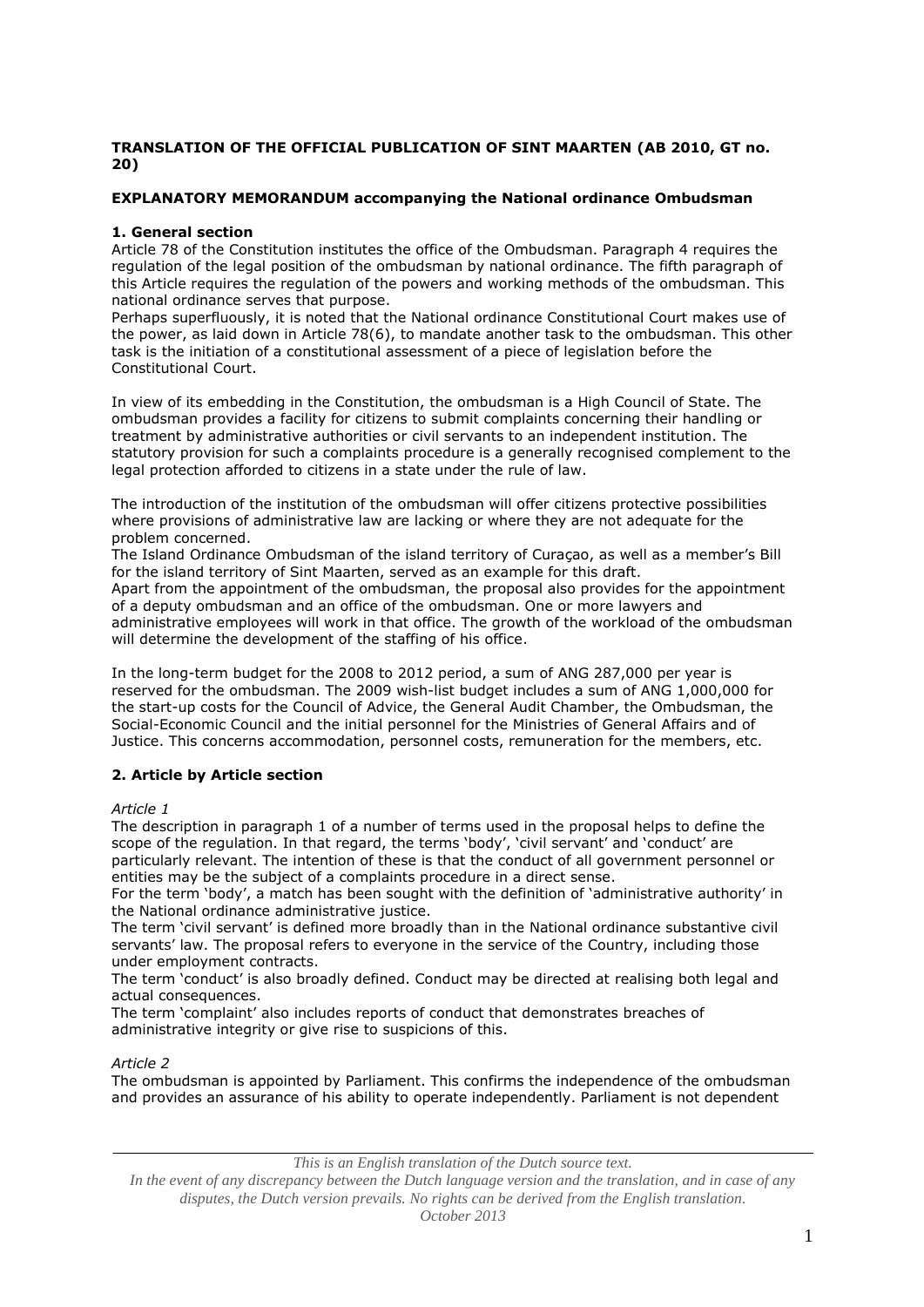on the government in obtaining a recommendation. The vice chairman of the Council of Advice, the President of the Common Court of Justice and the chairman of the General Audit Chamber have the right to make recommendations for the appointment of the ombudsman. This involves three institutions concerning which the ombudsman has no investigative powers, so that the independence of the recommendations is assured as effectively as possible. A recommendation consisting of two persons is deemed to be sufficient.

In addition to strengthening his independence, the appointment of the ombudsman for seven years, with the possibility of a second term of office, is intended to secure the continuity of his service, without this leading to an unalterable situation.

### *Article 4*

In the regulation of incompatibilities, who may or may not be appointed as the ombudsman is less important than which other offices the ombudsman may not hold. Article 3 provides a regulation in that regard. Paragraph 1 lists a number of positions and is consistent with the incompatible positions for Members of Parliament and members of the Council of Advice, among other things. Paragraph 3 includes a standard for the prevention of undesirable secondary positions, which is consistent with the National ordinance General Audit Chamber, among other things.

### *Articles 5-7*

In order to emphasise the independence of the ombudsman, an exhaustive list of the grounds for suspension and dismissal is included. Obviously, Parliament should not take decisions on suspension or dismissal lightly. Moreover, the grounds for this are formulated as objectively and concretely as possible. To the extent that these still contain discretionary elements, they must be applied with the greatest possible care. Dismissal on grounds other than at the ombudsman's own request or on the grounds of the age criterion is an '*ultimum remedium'*. The grounds for dismissal and suspension are consistent with the grounds for the dismissal of members of the General Audit Chamber, and with the procedural regulation of Article 7.

### *Articles 8, 9 and 10*

The office of the ombudsman holds a special place in the administrative system. Furthermore, the ombudsman is not a civil servant, as a result of which the rules regarding the legal position of civil servants do not legally apply to him.

These Articles provide for a regulation of the legal position of the ombudsman. This also implements Article 78(4) of the Constitution.

### *Articles 12 up to and including 14*

The ombudsman has his own office for support. Staffing by one or two lawyers with administrative support is considered for the start-up phase. The size of the office will naturally depend on the development of the office of the ombudsman in society. The staffing is laid down by Parliament, following consultation with the ombudsman and in observance of the regulations on the legal position used by the Country for other civil servants. The job descriptions are related to the legal position. Although the ordinary regulations concerning legal positions apply to the staff of the office, in connection with the independence of the ombudsman, it is provided that they are subordinate to the ombudsman with regard to the performance of their duties. The ombudsman acts as the competent authority for the exercise of the powers concerning legal positioning other than appointment, suspension and dismissal.

Article 12(2) emphasises that Parliament must also give the ombudsman the opportunity to perform his task properly. This means that the ombudsman must have an adequate budget to equip the office well and to be able to conduct the necessary inquiries.

The proper performance of his task also includes the submission of legislation to the Constitutional Court for constitutional assessment. Costs are associated with this task, in relation to the inquiries that must be conducted into the relationship between the relevant piece of legislation and the Constitution. Sufficient capacity must be built into the programme of the office of the ombudsman to be able to conduct these inquiries, in addition to the tasks relating to the complaints procedure.

The Explanatory Memorandum accompanying the National ordinance Constitutional Court

*This is an English translation of the Dutch source text.*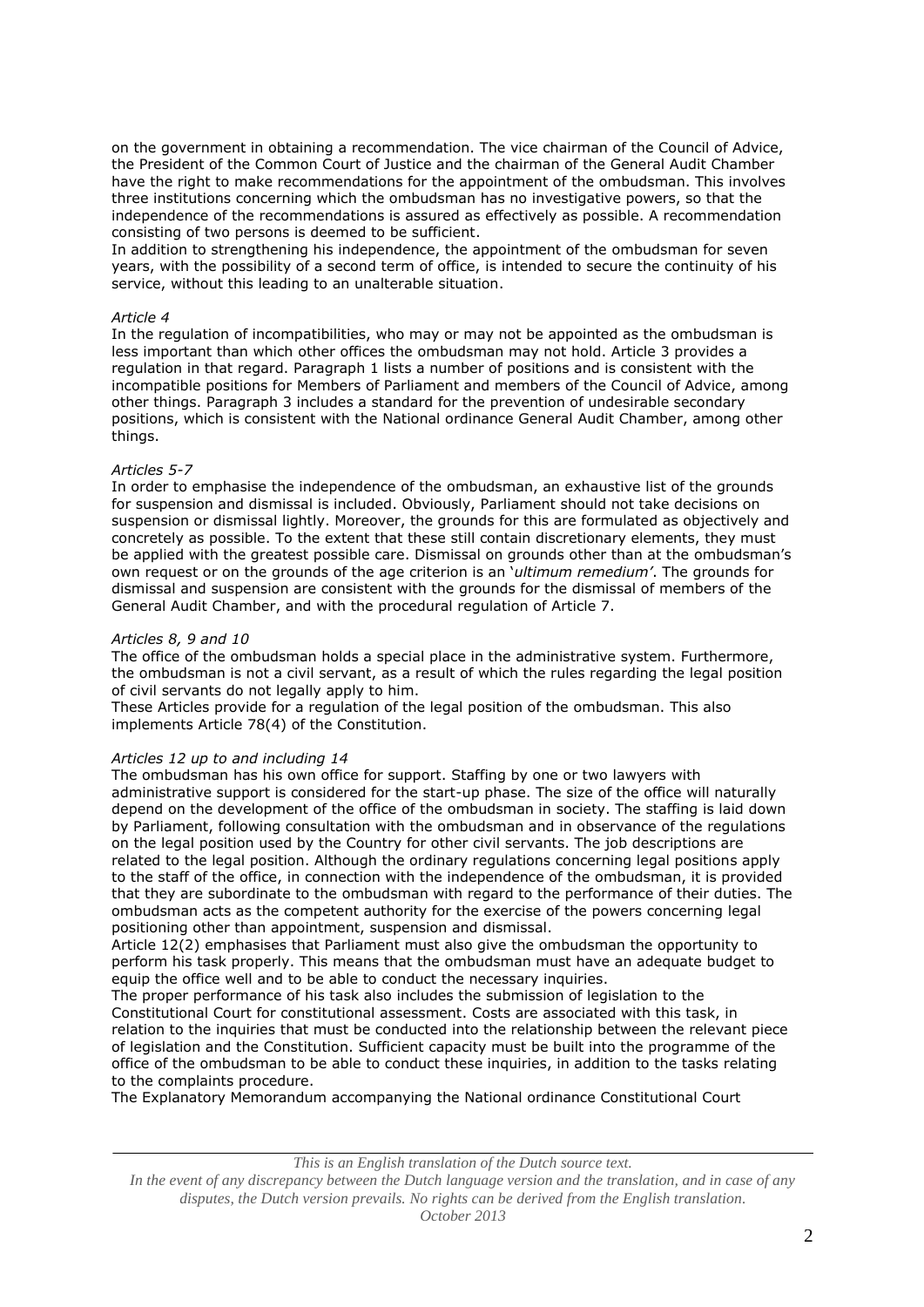assume two to three cases per year. Various factors are of importance here, including the legislative activity of the legislator, Parliament and the government, as well as the propensity to take action of the ombudsman himself.

The notes to the estimate that the ombudsman is required to draw up for the determination of the budget for the upcoming service must express the vision used by the ombudsman.

Article 13 clearly expresses that the ombudsman operates independently of the administrative authorities regarding which he can exercise investigative powers.

Article 14 regulates the replacement of the ombudsman. The office of ombudsman is held by a single person. The choice for the office of ombudsman to be held by a single person is based primarily on the greater freedom and effectiveness that a single holder of office has in the manner of settling complaints. Furthermore, a face that is recognisable to the public makes a substantial contribution to the development of the authority and confidence that the office must enjoy in the society.

The lack of collegial consultation which usually takes place when an office is held by more than one person can be compensated in practice by the appointment of a deputy ombudsman from among the personnel of the office of the ombudsman.

Obviously, as the person with final responsibility, the holder of an office makes his mark on everything concerning the performance of the official duties. Internally, however, a division of tasks can be developed between the ombudsman and his deputy and they must work 'in tandem' in order to promote the most effective possible consultative situation and coordination. In view of the independence of the office, it is desirable that the deputy ombudsman be appointed on the nomination of the ombudsman, for the period for which the ombudsman's term of office continues.

### *Article 15*

In principle, the group of persons entitled to complain has been made broad. In itself, 'everyone' does not entail any restrictions, while also the conduct need not necessarily have taken place against the complainant. This means that the key issue is the conduct, not the complainant. The authority to submit complaints is not automatically unlimited. According to the definition, the conduct must in any event concern a particular matter. This rules out sustained conduct such as policy. Paragraph 2 sets a number of requirements that a complaint must meet. The complainant may receive assistance from the office of the ombudsman in putting a complaint in writing.

#### *Article 16*

The ombudsman's core task consists of investigating, on the basis of a complaint, whether particular conduct by a body or, if applicable, by a civil servant, should be qualified as proper or improper. The investigation is described and developed in more detail in Articles 15 and 16. However, with the application of Article 17, an investigation may also be omitted. Article 16(2) offers the ombudsman the possibility of making proposals for a settlement in the course of the investigation, in his 'mediating role'. In practice, that mediating role may in fact prove to be extremely important.

An investigation usually leads to a decision of the ombudsman on the conduct on which the complaint is based. If the ombudsman is not able to form a final view on the facts regarding the conduct, he will not hand down a decision.

Pursuant to paragraph 5, the ombudsman may also open an investigation at his own initiative. An official investigation may be opened if the ombudsman suspects that a particular administrative task is not performed correctly on a structural basis, or if he learns through his own observation or on the basis of reports in society of government action that, for any reason, has not, or has not yet led to the submission of a complaint to the ombudsman. In addition to handing down a decision on the conduct, the ombudsman may also make a

recommendation on a measure to be taken on the basis of the complaint or the decision. Obviously, a body must justify any departure from such a recommendation explicitly and with care, in order to avoid turning the complaints procedure into a farce.

*This is an English translation of the Dutch source text.*